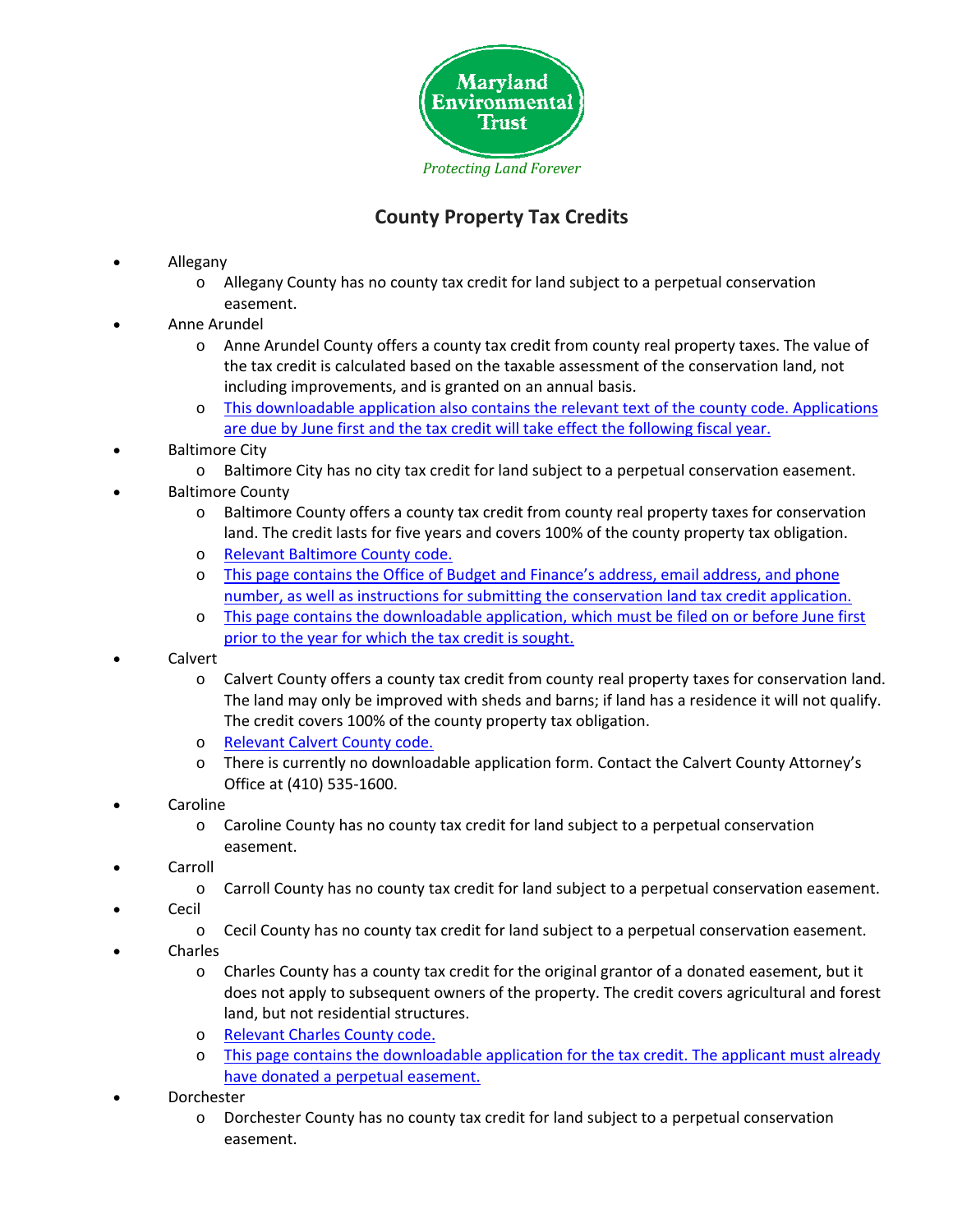- Frederick
	- o Frederick County has no county tax credit for land subject to a perpetual conservation easement.
- Garrett
	- o Garrett County offers a Real Property tax credit for Agricultural Land. The tax credit lasts for five years and may be renewed in five year increments. The value of the credit is 100% of the county real property tax obligation on agricultural land and woodlands, excluding agricultural structures and residential dwellings and one acre surrounding dwellings.
	- o [Relevant](http://www.amlegal.com/nxt/gateway.dll/Maryland/garrettco_md/titlexvlandusage/chapter152agriculturallandtaxcredit?f=templates$fn=default.htm$3.0$vid=amlegal:garrettco_md$anc=JD_152.01) Garrett County code.
	- o Contact [information.](https://www.garrettcounty.org/planning-land-development/land-preservation)
	- o [Downloadable](https://www.garrettcounty.org/resources/planning-land-development/pdf/AgLand/property_description_000.pdf) Land Preservation application.
	- o [Downloadable](https://www.garrettcounty.org/resources/planning-land-development/pdf/AgLand/district_agreement_000.pdf) land preservation district agreement form.
- Harford
	- $\circ$  Harford County offers a tax credit of up to \$500 per year for property owners that donate a conservation easement to a conservation organization.
	- o [Relevant](http://www.ecode360.com/9372008) Harford County code.
	- o This page contains [information](http://www.harfordcountymd.gov/parks_rec/LandPreservation/ch5.html) regarding the tax credit under the heading "Easement [Acquisition."](http://www.harfordcountymd.gov/parks_rec/LandPreservation/ch5.html)
	- o This page contains [information](http://www.harfordcountymd.gov/parks_rec/LandPreservation/ch4.html) regarding the various land trusts to which landowners may donate their Harford County land in order to receive the tax credit. The [relevant](http://www.harfordcountymd.gov/parks_rec/LandPreservation/ch4.html) text begins under the heading "Easement Acquisition [Mechanisms."](http://www.harfordcountymd.gov/parks_rec/LandPreservation/ch4.html)
	- o Currently there appears to be no application available for download.
- Howard
	- o Howard County offers a tax credit of 75% of any applicable county property tax.
	- o [Relevant](https://www.municode.com/library/md/howard_county/codes/code_of_ordinances?nodeId=HOCOCO_TIT20TACHFE_SUBTITLE_1REPRTAADCREN_PTIIISTTHHOCOTACR_S20.128PRTACRCOLA) Howard County code.
	- o This link contains a phone number for the Office of [Planning](http://www.howardcountymd.gov/Departments.aspx?ID=4294967781#ALPP) and Zoning.
	- o [Downloadable](http://countyofhowardmd.us/WorkArea/linkit.aspx?LinkIdentifier=id&ItemID=6442478592&libID=6442478585) application.
- Kent
	- o Kent County has no county tax credit for land subject to a perpetual conservation easement.
- Montgomery
	- o Montgomery County offers a conservancy tax credit for its Agricultural Easement Program, which covers 100% of the applicable county property tax. The tax credit does not apply to improvements.
	- o Relevant [Montgomery](http://www.amlegal.com/nxt/gateway.dll/Maryland/montgom/partiilocallawsordinancesresolutionsetc/chapter52taxation*note?f=templates$fn=default.htm$3.0$vid=amlegal:montgomeryco_md_mc$anc=JD_52-65) County code.
	- o This page contains a [description](http://www.montgomerycountymd.gov/finance/taxes/tax_credit_exempt.html#p11) of the tax credit in addition to a phone number for the [Department](http://www.montgomerycountymd.gov/finance/taxes/tax_credit_exempt.html#p11) of Finance.
- Prince George's
	- o Prince George's County offers a county tax credit for land subject to a perpetual conservation easement in the amount of the full value of the county real property tax obligation.
	- o Relevant Prince [George's](https://www.municode.com/library/md/prince_george) County code.
	- o This page contains a list of [qualifications](http://www.princegeorgescountymd.gov/sites/Finance/Resources/Forms/Pages/Property-Tax-Credits.aspx) necessary to receive the Conservation Land tax credit.
	- o This link contains the contact [information](http://www.princegeorgescountymd.gov/sites/officeoflaw/Pages/default.aspx) for the Office of Law.
	- $\circ$  There does not appear to be a downloadable application. The application and proof of claim is due to the Office of Law by October 1 each year.
- Queen Anne's
	- o Queen Anne's County offers a conservation tax credit with a value of up to five hundred dollars.
	- o [Relevant](http://ecode360.com/7129008) Queen Anne's County code.
	- o This link is to the office of Budget, [Finance,](http://www.qac.org/417/Office-of-Budget-Finance-and-IT) and IT.
	- o Applications must be filed with the Director of the Office of Finance on or before June first prior to the year for which the tax credit is sought. There does not appear to be an online version of the application available.
- Saint Mary's
	- $\circ$  Saint Mary's County has no county tax credit for land subject to a perpetual conservation easement.